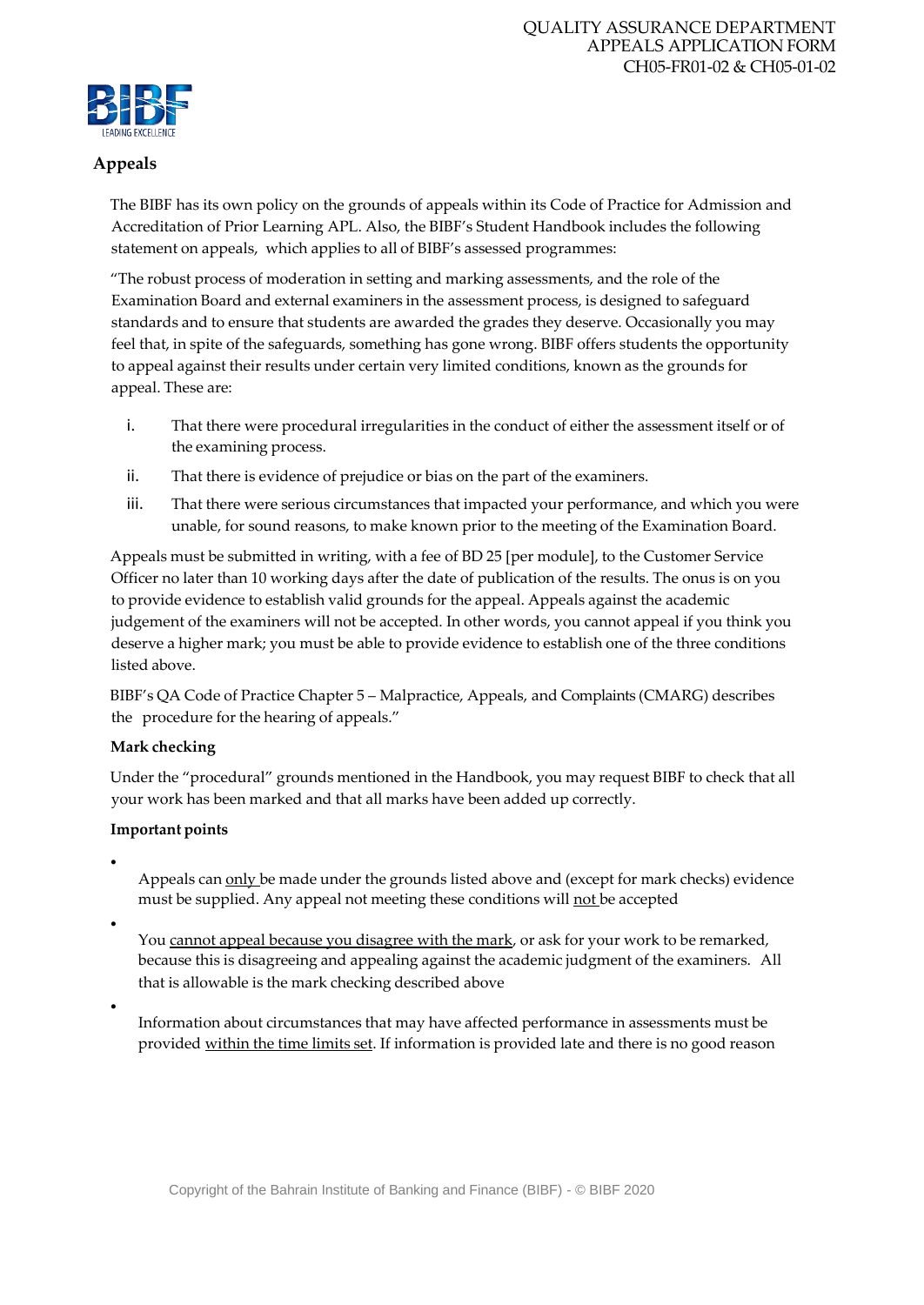

for the lateness, the Board of Examiners or other committee considering the appeal has the right to reject any appeal or review request.

Students have the right to appeal against any admission decision, including Accreditation of Prior Learning (APL) outcomes.

#### **Process**

All appeals requests must be made on this form (with evidence where appropriate); the appeals fee must be paid; and the form must be submitted to BIBF Info Desk.

All other appeals will be dealt with under the process described in BIBF's QA Code of Practice Chapter 5: Malpractice, Appeals and Complaints Policy CMARG.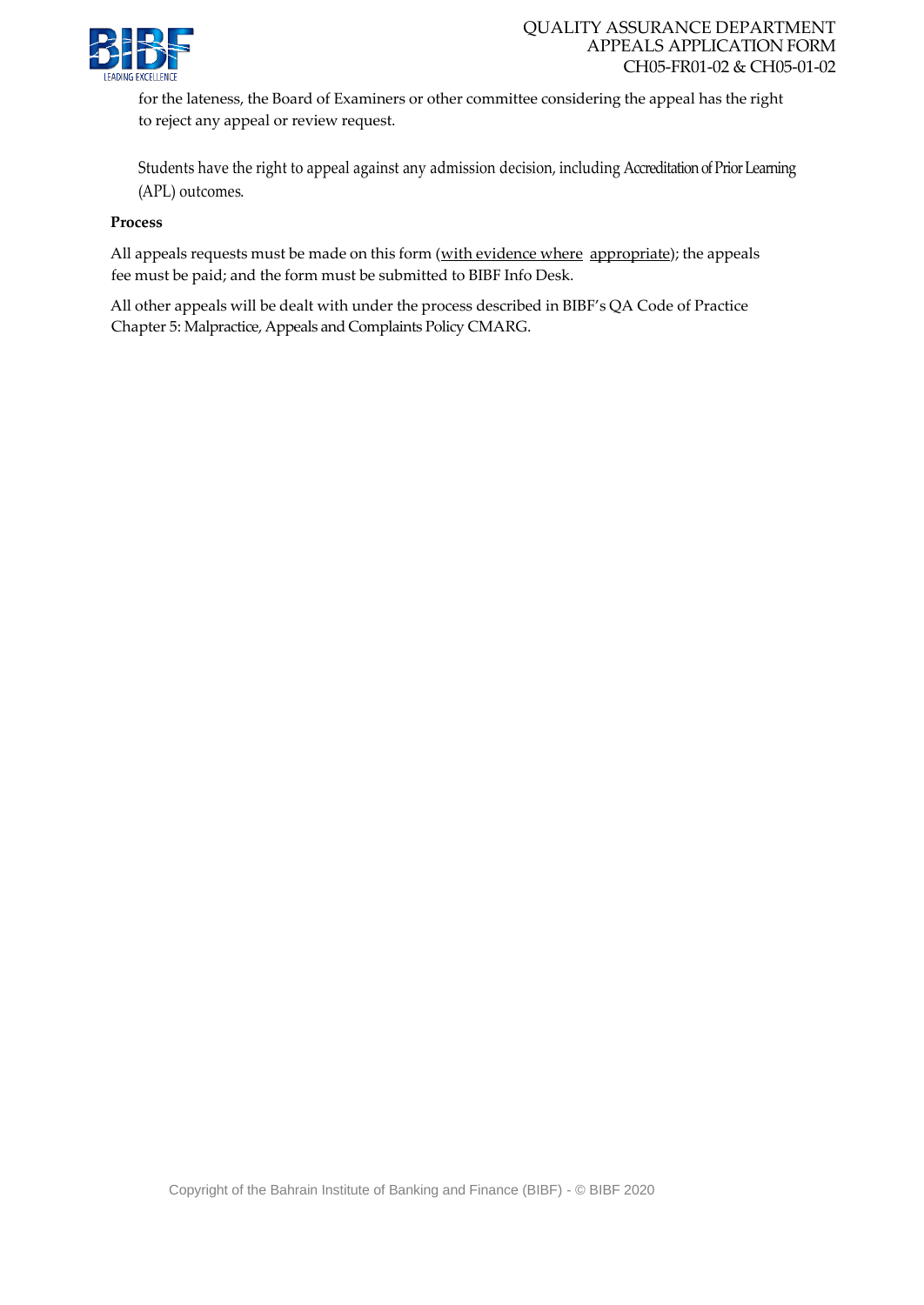

### QUALITY ASSURANCE DEPARTMENT APPEALS APPLICATION FORM CH05-FR01-02 & CH05-01-02

| Name                   |                                                                         | <b>BIBF ID number</b>                         |                 |
|------------------------|-------------------------------------------------------------------------|-----------------------------------------------|-----------------|
| Email                  |                                                                         | Centre                                        |                 |
| Course/Programme       |                                                                         | Semester/Year                                 |                 |
| Course / Module Title: | Grounds                                                                 | Reason: (in brief, use extra sheet if needed) | <b>BIBF USE</b> |
|                        | (circle)<br>$\mathbf{1}$<br>$\mathbf{2}$<br>3<br>$\boldsymbol{4}$       |                                               |                 |
|                        | 5<br>$\mathbf{1}$<br>$\mathbf{2}$                                       |                                               |                 |
|                        | $\mathbf{3}$<br>$\boldsymbol{4}$<br>5                                   |                                               |                 |
|                        | $\mathbf{1}$<br>$\overline{2}$<br>$\mathbf{3}$<br>$\boldsymbol{4}$<br>5 |                                               |                 |
|                        | $\mathbf{1}$<br>$\overline{2}$<br>$\mathbf{3}$<br>$\boldsymbol{4}$<br>5 |                                               |                 |

**APPEAL / REVIEW GROUNDS** (**NB:** you **must** circle the number which applies for **each** module listed)

- **1)** I request BIBF to check that all my work was marked and all marks were added up correctly
- **2)** I wish to appeal on grounds of procedural irregularities **and I attach supporting evidence**
- **3)** I wish to appeal on grounds of prejudice or bias on the part of the examiners **and I attach supporting evidence**
- **4)** I wish to appeal on grounds of serious circumstances impacting performance which for good reason could not be made known before the meeting of the Board Examiners **and I attach supporting evidence**
- **5)** I wish to appeal against (select a box below)



Copyright of the Bahrain Institute of Banking and Finance (BIBF) - © BIBF 2020